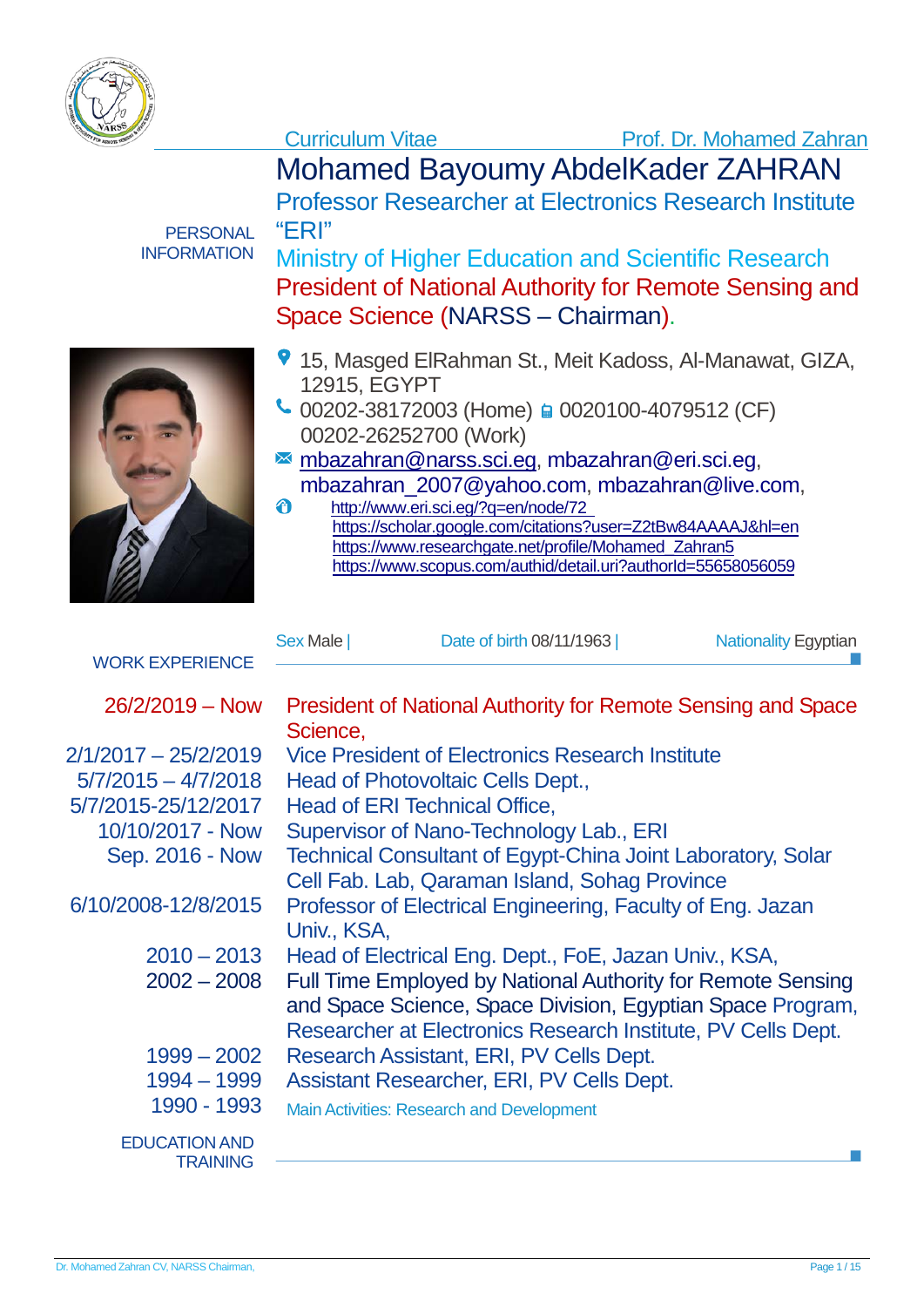

| <b>NARS</b>                                     | <b>Curriculum Vitae</b>                                                                                                                                                                                                                                                                                                                                                                                                                                                                                                                                       |           |                                                                                                                                           |                      | <b>Prof. Dr. Mohamed Zahran</b>    |  |
|-------------------------------------------------|---------------------------------------------------------------------------------------------------------------------------------------------------------------------------------------------------------------------------------------------------------------------------------------------------------------------------------------------------------------------------------------------------------------------------------------------------------------------------------------------------------------------------------------------------------------|-----------|-------------------------------------------------------------------------------------------------------------------------------------------|----------------------|------------------------------------|--|
| April 1994 - Jan. 1999<br>Jul. 1995 - Dec. 1996 | 1999.                                                                                                                                                                                                                                                                                                                                                                                                                                                                                                                                                         |           | $\triangleright$ Ph.D. Electrical Power and Machines, Cairo University -<br>(Scientific Channel with Siegen University – Germany), Egypt, |                      |                                    |  |
| Oct. 1990 - July 1993<br>Sept. 1982 - July 1987 | Thesis title is, "Optimal Sizing and Reliable Controller of<br>$\circ$<br>Hybrid Photovoltaic Power Systems",<br>$\triangleright$ M.Sc. Electrical Power and Machines, Cairo University, Egypt,<br>1993,<br>Thesis Title is "Microcomputer Control of Photovoltaic Diesel<br>$\circ$<br><b>Generator Hybrid Power System</b><br>$\triangleright$ B.Sc. in Electrical Power and Machines, Kima High Institute of<br>Technology, Egypt, 1987,<br><b>Project Title "Four Quadrant DC Machines Control Using</b><br>Duel Converter" and its Grade is (Excellent). |           |                                                                                                                                           |                      |                                    |  |
| <b>PERSONAL SKILLS</b>                          |                                                                                                                                                                                                                                                                                                                                                                                                                                                                                                                                                               |           |                                                                                                                                           |                      |                                    |  |
| Mother tongue(s)<br>Other language(s)           | Arabic<br><b>UNDERSTANDING</b><br><b>Excellent</b>                                                                                                                                                                                                                                                                                                                                                                                                                                                                                                            |           | <b>SPEAKING</b><br><b>Excellent</b>                                                                                                       |                      | <b>WRITING</b><br><b>Excellent</b> |  |
|                                                 | Listening                                                                                                                                                                                                                                                                                                                                                                                                                                                                                                                                                     | Reading   | Spoken<br>interaction                                                                                                                     | Spoken<br>production |                                    |  |
| English                                         | Very Good                                                                                                                                                                                                                                                                                                                                                                                                                                                                                                                                                     | Excellent | Very Good                                                                                                                                 | Very Good            |                                    |  |
| German                                          | Fair                                                                                                                                                                                                                                                                                                                                                                                                                                                                                                                                                          | Fair      | Fair                                                                                                                                      | Fair                 |                                    |  |
| <b>Communication skills</b>                     | . Good communication skills gained through my experience as head Dept.,                                                                                                                                                                                                                                                                                                                                                                                                                                                                                       |           | System Engineer, Technical Office Head and ERI Vice President.                                                                            |                      |                                    |  |
| Organisational / managerial<br><b>skills</b>    | - Leadership (Vice President) responsible for a team of 288 members,<br>- Leadership (Head Dept.) responsible for a team of 25 members),<br>- Leadership (ERI NANO Lab. Supervisor) responsible for a team of 10 members,                                                                                                                                                                                                                                                                                                                                     |           |                                                                                                                                           |                      |                                    |  |
| Job-related skills                              | . good command of:<br>Remote Sensing Satellites, System Engineering and Power Subsystem<br>Designer,<br>Renewable Energy Power Systems Architecture,<br>Design and Optimal Sizing of Photovoltaic Hybrid Systems Components,<br>Photovoltaic, Solar-Wind, System Design and Implementation,<br>Hybrid Systems Management and Control,<br>Wired and Wireless Monitoring and Control Systems of PV Stations,<br>• PV Grid Connected Systems                                                                                                                     |           |                                                                                                                                           |                      |                                    |  |
| <b>Driving licence</b>                          | National and International                                                                                                                                                                                                                                                                                                                                                                                                                                                                                                                                    |           |                                                                                                                                           |                      |                                    |  |
| <b>ADDITIONAL</b><br><b>INFORMATION</b>         |                                                                                                                                                                                                                                                                                                                                                                                                                                                                                                                                                               |           |                                                                                                                                           |                      |                                    |  |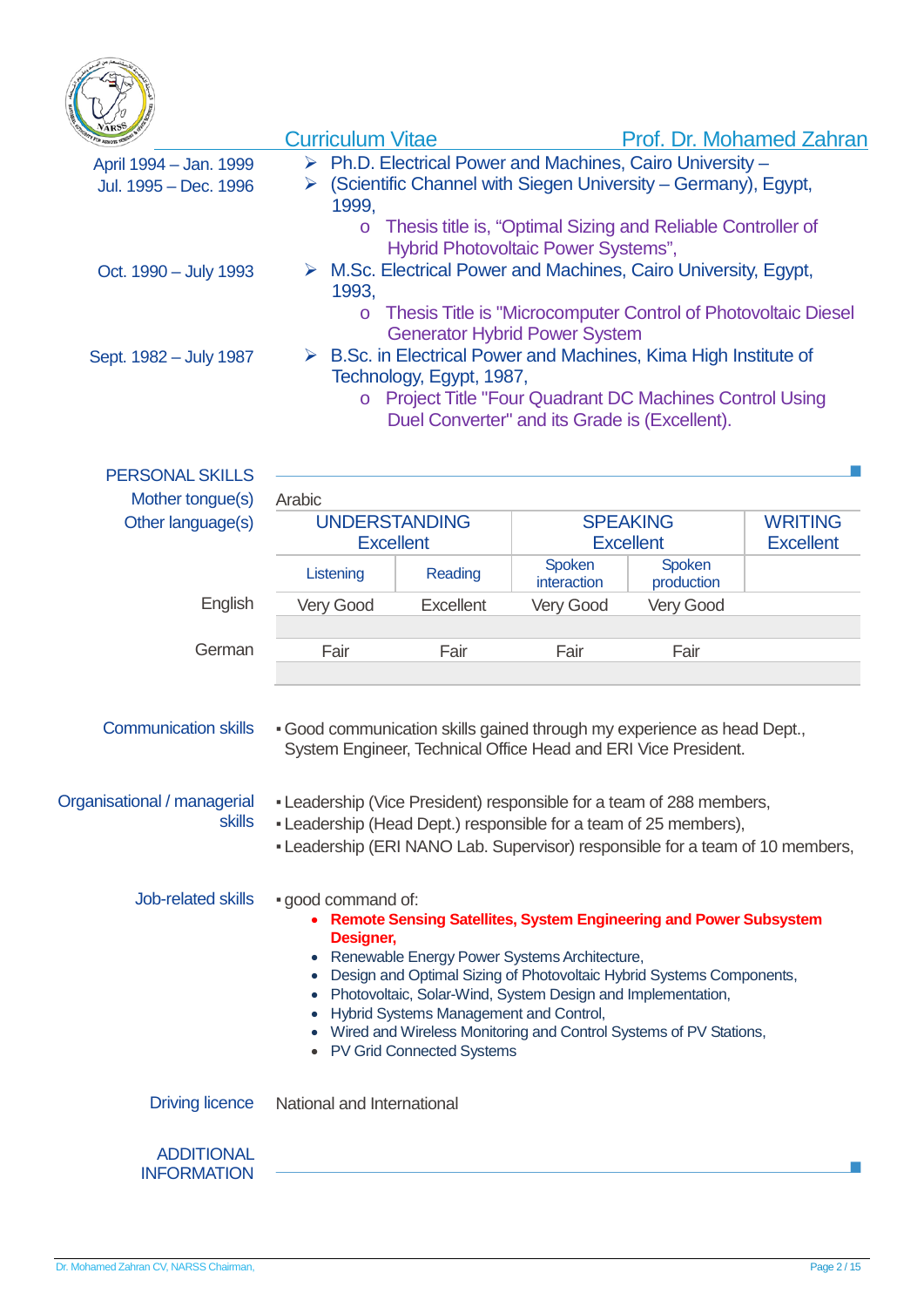

### Curriculum Vitae **Prof. Dr. Mohamed Zahran**

# **Publications**

**Presentations Projects Conferences** Seminars Honours and awards **Memberships References Citations Courses** 

**Certifications** 

- 1. M.Bayoumy, S.El-Hefnawi, O.Mahgoub, and Ahmed El-Tobshy, "New Techniques for Battery Charger and SOC estimation in Photovoltaic Power Systems", Technical Digest of International PVSEC-7, Nagoya, Japan, 1993.
- 2. M.Bayoumy, S.El-Hefnawi, O.Mahgoub, and Ahmed El-Tobshy, "New Techniques for Battery Charger and SOC estimation in Photovoltaic Power Systems", Solar Energy Materials and Solar Cells, 35 (1994) 509-514.
- 3. M.Zahran, A.Hanafy, S.El-Hennawi, M.Kamel, O.Mahgoub and F.Fett, "Optimal sizing for Photovoltaic Diesel Generator Hybrid Power System", Eurosun96 Conference, 16-19 Aug., Freiburg, Germany, 1996
- 4. M.Zahran, A.Hanafy, S.El-Hennawi, M.Kamel, O.Mahgoub and F.Fett, "Optimal sizing for Photovoltaic Diesel Generator Hybrid Power System", Engineering Research Journal, Helwan Univ., Vol. 54, Nov., 1997.
- 5. M.Zahran, A.Hanafi, S.El-Hefnawi, O.Mahgoub and M.Kamel, "Sensitivity Analysis for Photovoltaic Remote Area Power System Subject to Dynamic Load Changes", The 3rd International Conference on Solar Electricity, Sharjah, March 21-25, 1998,
- 6. S.El-Hefnawi, A.Hanafy and M.Zahran, "Sizing of Remote Area Stand-alone Systems", The 3rd International Conference on Solar Electricity, Sharjah, March 21-25, 1998,
- 7. S.El-Hefnawi, A.Hanafy and M.Zahran, "Economical Analysis of Remote Area Systems", The 6th International Conference on Energy and Environments, Cairo, Egypt, 1998.
- 8. S.El-Hefnawi, A.Hanafy and M.Zahran, "Economical Analysis of Remote Area Systems", The 6th International Conference on Energy and Environments, Cairo, Egypt, 1998.
- 9. M.Zahran, A.Hanafy, S.El-Hefnawi, O.Mahgoub and M.Kamel, "Reliability and Sensitivity Analysis for Different Photovoltaic Remote Area Systems (Part I)", NorthSun'99, 8th International Biannual Conference of the Solar Energy in High Latitudes, Edmonton, Alberta, Canada , 11-14 Aug., 1999,
- 10. M.Zahran, A.Hanafy, S.El-Hefnawi, O.Mahgoub and M.Kamel, "Reliability and Sensitivity Analysis for Different Photovoltaic Remote Area Systems (Part II)", NorthSun' 99, 8th International Biannual Conference of the Solar Energy in High Latitudes, Edmonton, Alberta, Canada , 11-14 Aug., 1999,
- 11. M.Zahran, et. al, "Fuzzy Logic Controller (FLC) Based Photovoltaic Battery Diesel Hybrid System Management and Control" "35th International Energy Conversion Engineering Conference", LAS VEGAS, USA, JULY 23-28, 2000.
- 12. M.Zahran, et. al, "Fuzzy Logic Controller (FLC) Based Photovoltaic Battery Diesel Hybrid System Management and Control" "28th IEEE Photovoltaic Specialists Conference", September 15-22, 2000, Anchorage Hilton, Anchorage, Alaska, USA
- 13. M.Zahran, et. al, "P-Controller Based Photovoltaic Battery Diesel (PVBD) Hybrid System Management and Control" "35th International Energy Conversion Engineering Conference", LAS VEGAS, USA, JULY 23-28, 2000.
- 14. M.Zahran, et. al, "PV Battery Wind-Turbine Public-Grid Hybrid Power Supply for Telecom. –Equipment, System Management & Control", Makowiec Installation-POLAND. "35th International Energy Conversion Engineering Conference", LAS VEGAS, USA, JULY 23-28, 2000.
- 15. M.B. Zahran and O.A. Mahgoub, "Photovoltaic Battery (PVB) Stand-Alone System Control Signals Estimation", World Renewable Energy Congress VI (WREC2000) © 2000 Elsevier Science Ltd. All rights reserved, Editor: A.A.M. **Sayigh**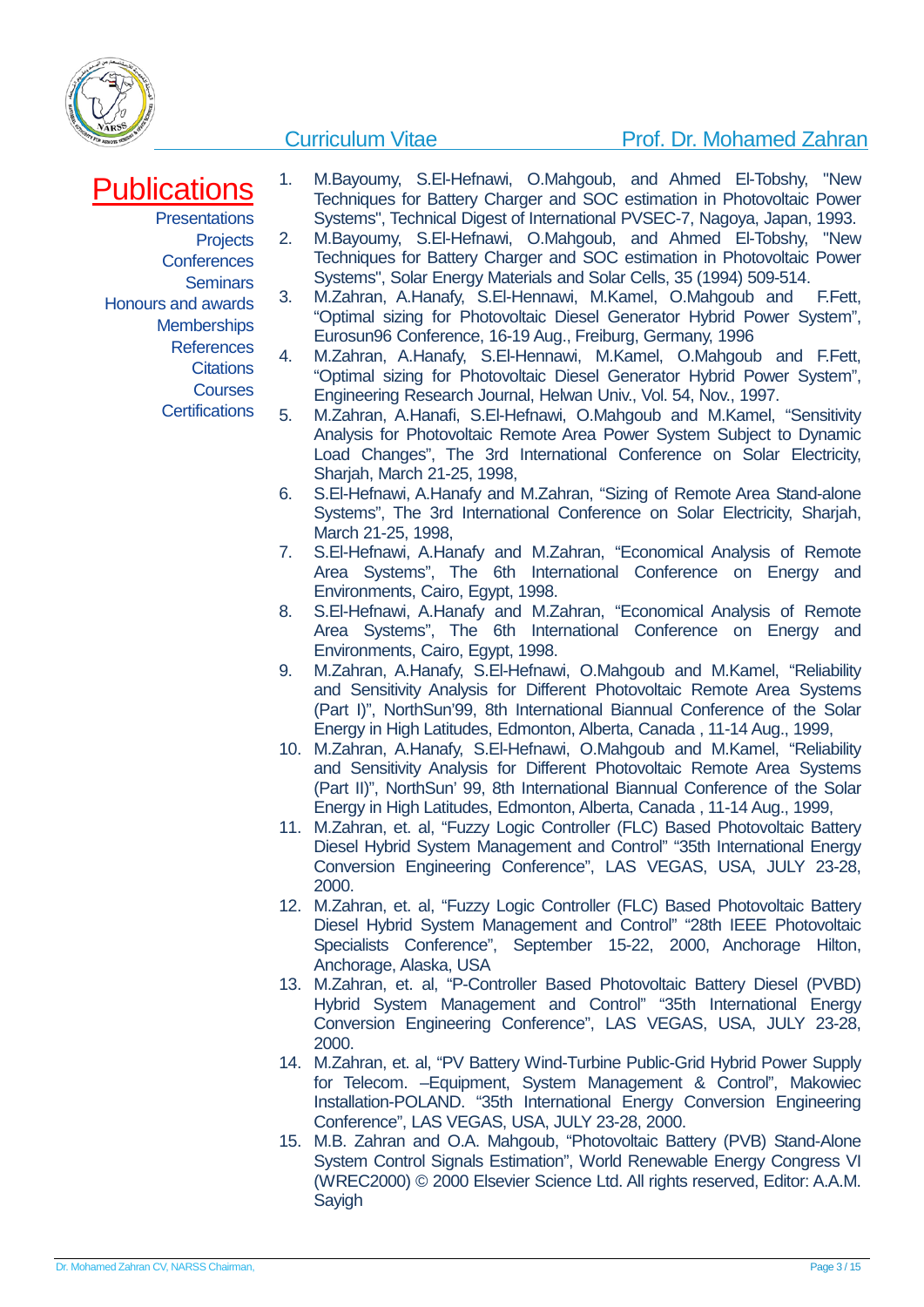

- 16. M.Zahran, "Photovoltaic Battery Wind-Turbine Public-Grid Hybrid System Reliability Study'' Sharja Solar Energy Conference, Sharja, UAE, 19-22 Feb., 2001.
- 17. M.Zahran, "Photovoltaic Hybrid Systems Reliability and Availability", 17th European Photovoltaic Solar Energy Conference and Exhibition, 22-26 Oct. 2001, Munich Germany.
- 18. M.M Salem, M.Zahran et. al, "Real Time Implementation of On-Line Trained Nuro-Controller for a BLDC Motor", Journal of power electronics, Vol. 3, No. 1, PP 10-16 JPE 3-1-1, ISSN 1598-2092, January 2003
- 19. M.Zahran, "Photovoltaic Hybrid Systems Reliability and Availability", Journal of power electronics, Vol. 3, No. 3, PP 145-150 JPE -3-1, ISSN 1598-2092, July 2003
- 20. M.Zahran, et al., "Assessment of Earth Remote Sensing Microsatellite Power Subsystem Capability during Detumbling and Nominal Modes", Journal of Ain Shams University, Faculty of Engineering, Vol. 40, No. 3, September 30, 2005 (Scientific Bulletin Part II, Electrical Engineering), and
- 21. M. Zahran, S. Tawfik\* & Gennady Dyakov\*"L.E.O. Satellite Power Subsystem Reliability Analysis", Journal of Ain Shams University, Faculty of Engineering, Vol. 40, No. 4, December 31, 2005 (Scientific Bulletin Part II, Electrical Engineering)
- 22. M.Zahran, et al., "Assessment of Earth Remote Sensing Microsatellite Power Subsystem Capability1 during Detumbling and Nominal Modes", 11th International Conference on AEROSPACE SCIENCE & AVIATION TECHNOLOGY, 17-19 May, 2005, Military Technical College, Cairo EGYPT
- 23. M.Zahran, et al., "Assessment of Earth Remote Sensing Microsatellite Power Subsystem Capability during Detumbling and Nominal Modes", 11th International Conference on AEROSPACE SCIENCE & AVIATION TECHNOLOGY, 17-19 May, 2005, Military Technical College, Cairo EGYPT
- 24. M.Zahran, et al., "Assessment of Earth Remote Sensing Microsatellite Power Subsystem Capability during Detumbling and Nominal Modes", Journal of Power Electronics, Volume 6, No. 1, January 2006, "JPE 6-1-3".
- 25. M. Zahran, S. Tawfik\* & Gennady Dyakov\*"L.E.O. Satellite Power Subsystem Reliability Analysis" , Journal of Power Electronics, Volume 6, No. 2, April 2006, "JPE 6-2-2", and
- 26. M. Zahran, "In Orbit Performance of LEO Satellite Electrical Power Subsystem - SW Package for Modelling and Simulation Based on MatLab.7 GUI", Journal of, "WSEAS Transactions on Power Systems", Issue 5, Volume 1, May 2006, and
- 27. M. Zahran & A. Atef "Electrical and Thermal Properties of NiCd Battery for Low Earth Orbit Satellite's Applications", Journal of, "WSEAS Transactions on Electronics, Issue 6, Volume 3, June 2006"
- 28. M. Zahran, "In Orbit Performance of LEO Satellite Electrical Power Subsystem - SW Package for Modelling and Simulation Based on MatLab.7 GUI", 2006 WSEAS/ IASME International Conference on: ENERGY and ENVIRONMENTAL SYSTEMS (EE'06), Chalkida, Evia Island, Greece, May 8-10, 2006.
- 29. M. Zahran & A. Atef "Electrical and Thermal Properties of NiCd Battery for Low Earth Orbit Satellite's Applications", 6th WSEAS International Conference on POWER SYSTEMS PE'06 that will be held in "Lisbon, Portugal, Sept. 22-24, 2006.
- 30. M. Zahran "Charge Equalization Unit for a NiCd Battery of Small Earth Observation Satellite EPS Simulation", 7th WSEAS International Conference on POWER SYSTEMS (PE 2007), Beijing, China, September 15-17, 2007,
- 31. M. Zahran, "Charge Equalization Unit for a NiCd Battery of Small Earth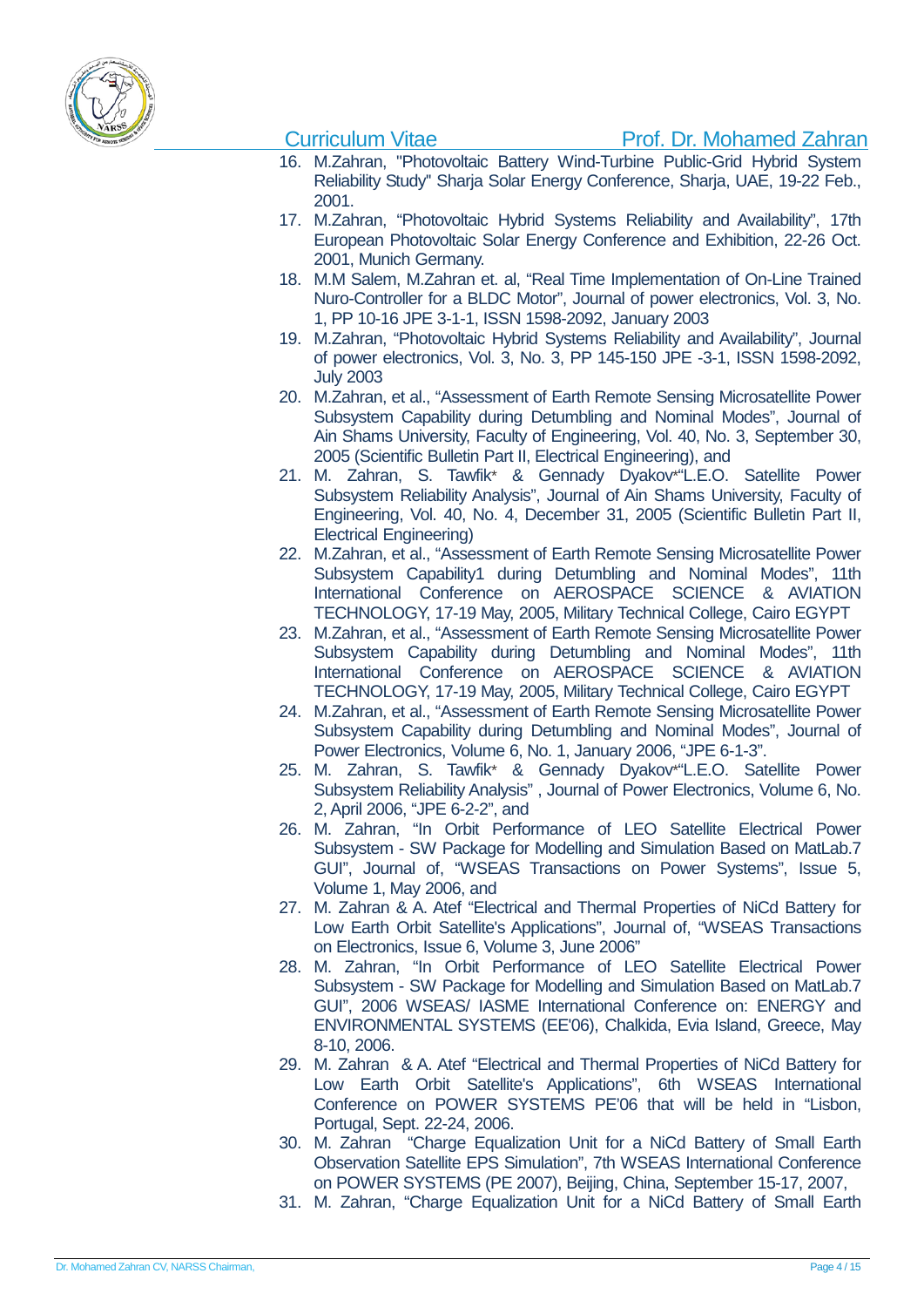

Observation Satellite EPS Simulation", WSEAS TRANSACTIONS on POWER SYSTEMS, Issue 3, Volume 3, March 2008.

- 32. M. Zahran, Mahmoud Salem, Yousry Atia and Aref Eliwa, "Design and Implementation of a Digital Control Unit for an Oxygenaire Servo Baby Incubator", Journal of Power Electronics, Vol. 8, No. 2, April 2008
- 33. M. Zahran "Design, Implementation and Testing of HF transformers for Satellite EPS Applications ", Journal of Power Electronics, Vol. 8, No. 3, July 2008
- 34. M. Zahran, et. al, " Charge Equalizing Device Implementation for Satellite EPS NiCd Battery ", World Renewable Energy Congress X, Glasgow, Scotland, 19-25 July 2008
- 35. M. Zahran, et. al, " Charge Levelling Unit for Satellite EPS Applications", 2nd International Conference on Advanced Control Circuits and Systems (ACCS'08) , March 30 –April 2, 2008, Egypt
- 36. Mohamed Zahran and Mohamed Aly, "A Solar Cell Based Coarse Sun Sensor for a Small LEO Satellite Attitude Determination", Journal of Power Electronics, Vol. 9, No. 4, July 2009 (631 – 642)
- 37. Ihab El-Sayed, Mohamed Zahran and Yousry Atia1, "Developing a Real-Time (LabView Based) Productivity Measurement System for Textile Factories", Mansoura Engineering Journal, (MEJ), Vol. 34, No.2, June 2009,  $(PP 41 – 50)$ .
- 38. Yousry Atia and Mohamed Zahran, "A Novel System for Photovoltaic Solar Cell Test and Characteristic Measurements", Engineering Research Journal, Vol. 32, No. 4, October 2009, PP 429-435 Faculty of Engineering, Minoufiya University.
- 39. S. M. Sadek, N. M. Ahamed, M. B. ZAHRAN, and Abd El-Shafy A. Nafeh, "Microcontroller-Based Moving Message Display Powered by Photovoltaic Energy", Ain Shams Journal of Electrical Engineering (ASJEE), Vol. 2.Dec. 2009 PP. 15 – 25
- 40. Mohamed Zahran, Yousry Atia, Abdullah Alhosseen & Ihab El-Sayed, "Wired and Wireless Remote Control of PV System", WSEAS TRANSACTIONS on SYSTEMS and CONTROL, ISSN: 1991-8763, PP:656 – 666, Issue 8, Volume 5, August 2010
- 41. YOUSRY ATIA, MOHAMED ZAHRAN AND ABDULLAH AL-HOSSAIN, "Solar Cell Curves Measurement Based on LabVIEW Microcontroller Interfacing", Proceedings of the 12th WSEAS International Conference on AUTOMATIC CONTROL, MODELLING & SIMULATION, ISSN: 1790-5117, ISBN: 978-954-92600-1-4, Catania, Italy, May 29-31, 2010.
- 42. MOHAMED ZAHRAN , YOUSRY ATIA , ABDULLAH AL-HUSSAIN & IHAB EL-SAYED, "LabVIEW Based Monitoring System Applied for PV Power Station", Proceedings of the 12th WSEAS International Conference on AUTOMATIC CONTROL, MODELLING & SIMULATION, ISSN: 1790-5117, ISBN: 978-954-92600-1-4, Catania, Italy, May 29-31, 2010.
- 43. Mohamed Zahran, Yousry Atia, Abdullah Alhusseen & Ihab El-Sayed, "LABVIEW BASED REMOTE MONITORING SYSTEM APPLIED FOR PHOTOVOLTAIC POWER STATION", The Fifth eServices Symposium of the Eastern Province: Comprehensive eServices: Successes and Challenges Al-Khubar, KSA, 22-24 March, 2010.
- 44. Yousry Atia, Mohamed Zahran and Abdullah Al-Hossain, "Solar Cell Emulator and Solar Cell Characteristics Measurements in Dark and Illuminated Conditions", WSEAS TRANSACTIONS on SYSTEMS and CONTROL, Issue 4, Volume 6, April 2011.
- 45. Ahmed Said Oshabl, Yous1y Atia, and Mohamed Zahran, "Self-Tuning Fuzzy Logic Control for SRM driven from A Solar Energy Source", ERJ,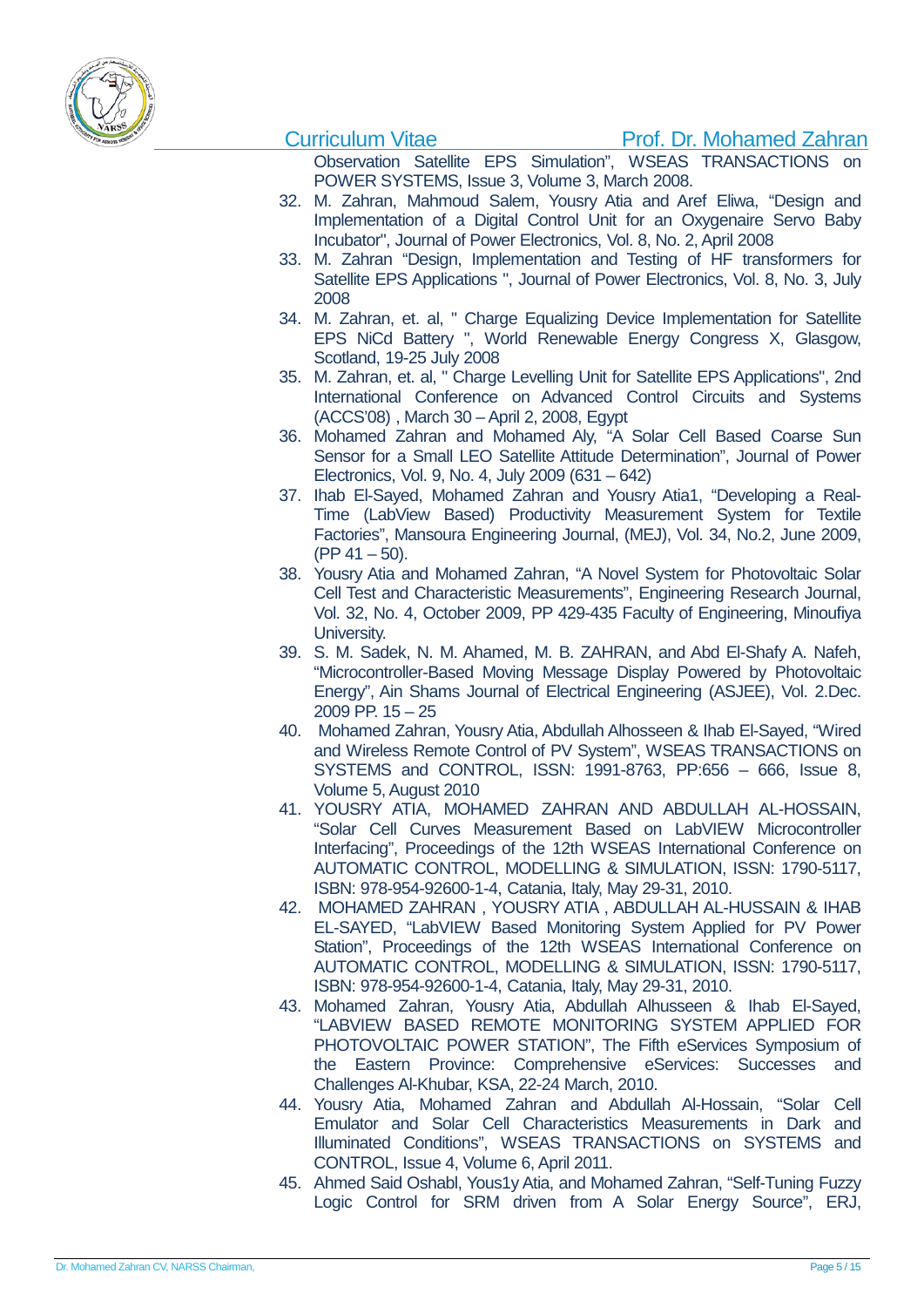

Engineering Research Journal, Faculty of Engineering, Min'oufiya University, Vol. 35, Nr. 4, Oct., 2012,

- 46. Mohamed Zahran, Yousry Atia and Ahmed Abulmagd, "Reliable, Cheaper, and Modular New SCADA System for Wireless Remote Applications", Kingdom SCADA Summit 2012, 18 - 21 March, 2012, Sheraton Dammam Hotel and Towers, Dammam, Saudi Arabia
- 47. Mohamed Zahran, "Smart Grid Technology, Vision, Management and Control", WSEAS TRANSACTIONS on SYSTEMS, E-ISSN: 2224-2678 11 Issue 1, Volume 12, January 2013, [http://www.wseas.org/multimedia/journals/systems/2013 /55-400.pdf](http://www.wseas.org/multimedia/journals/systems/2013%20/55-400.pdf)
- 48. Mohamed Zahran, Yousry Atia and Ahmad H. Besheer, "PV Pumping System Characterization Using Virtual Monitoring Environment", International Review of Electrical Engineering (I.R.E.E.), Vol. 8, N. 1, ISSN 1827- 6660 January - February 2013,
- 49. Mohamed Zahran and Ali M. Yousef, "Photovoltaic Wind-Turbine Battery Hybrid System Monitoring using LabVIEW Virtual Environment", Accepted for publication in Journal of Electrical Engineering, JEE, [http://www.jee.ro/view\\_art.php?art=WQ1372499516W51ceae3ce09d9,](http://www.jee.ro/view_art.php?art=WQ1372499516W51ceae3ce09d9) University "POLITEHNICA" Timisoara, Romania, Faculty of Electrical and Power Engineering; Dec., 2013,
- 50. Mohamed Zahran and Ali M. Yousef, "Monitoring of Photovoltaic Wind-Turbine Battery Hybrid System", WSEAS Transaction on Power System", Issue 1, Volume 9, January 2014.
- 51. Mohamed Zahran, M.M. Salem and Yousry Atia, "Active Anti-Islanding Based Inverter for PV Grid Connected System", IPASJ International Journal of Electrical Engineering (IIJEE), Volume 2, Issue 9, September 2014.
- 52. Ali M. Yousef, Mohamed Zahran, "Permanent Magnet DC motor supplied by Photovoltaic System Speed Control Based on Fuzzy Logic Controller with Robust MPPT", Accepted for publication in 16th International Middle East Power Systems Conference (MEPCON'14) 23-25 February 2014, Cairo, Egypt.
- 53. Mohamed Zahran, Yousry Atia, M.M. Salem and Aref Eliwa, "Simulation and Implementation of Grid-Connected Photovoltaic System", WSEAS Transaction on Systems and Control", ID: 5803-440, Volume 11, July 2015.
- 54. ALI M. YOUSEF, MOHAMED ZAHRAN & GHAREEB MOUSTAFA, "Improved Power System Stabilizer by Applying LQG Controller", WSEAS TRANSACTIONS on SYSTEMS and CONTROL, Volume 10, 2015.
- 55. MOHAMED ZAHRAN, ALI M. YOUSEF & GHAREEB MOUSTAFA, "Design of model predictive control for adaptive damping of power system stabilization", WSEAS TRANSACTIONS on SYSTEMS and CONTROL, Volume 10, 2015.
- 56. Mohamed Zahran, Ali Yousef and Mahmoud Salem, "Horizontal Axis Wind Turbine Dynamic Simulation Based on LQG Controller", Journal of Electrical Engineering "JEE", [http://www.jee.ro/stats\\_art.php?art=](http://www.jee.ro/stats_art.php?art) WX1429721933W5537d34dd9b2e, 17th Nov. 2015.
- 57. Mohamed B. ZAHRAN, Ali M. YOUSEF and Mahmoud M. SALEM, "Dynamic Simulation of Wind Turbine Based on LQG Controller"4th International Conference on: ADVANCED CONTROL CIRCUITS AND SYSTEMS (ACCS'015), 3rd International Conference on: NEW PARADIGMS IN ELECTRONICS& INFORMATION TECHNOLOGY (PEIT'015) 15-19 November 2015, Luxor, Egypt.
- 58. Ghareeb Moustafa, Mohamed Zahran & Ali M. Yousef, "Breakdown Characteristics of Sphere to Sphere Electrodes as influenced by Harsh Environment", The 17thInternational Middle East Power Systems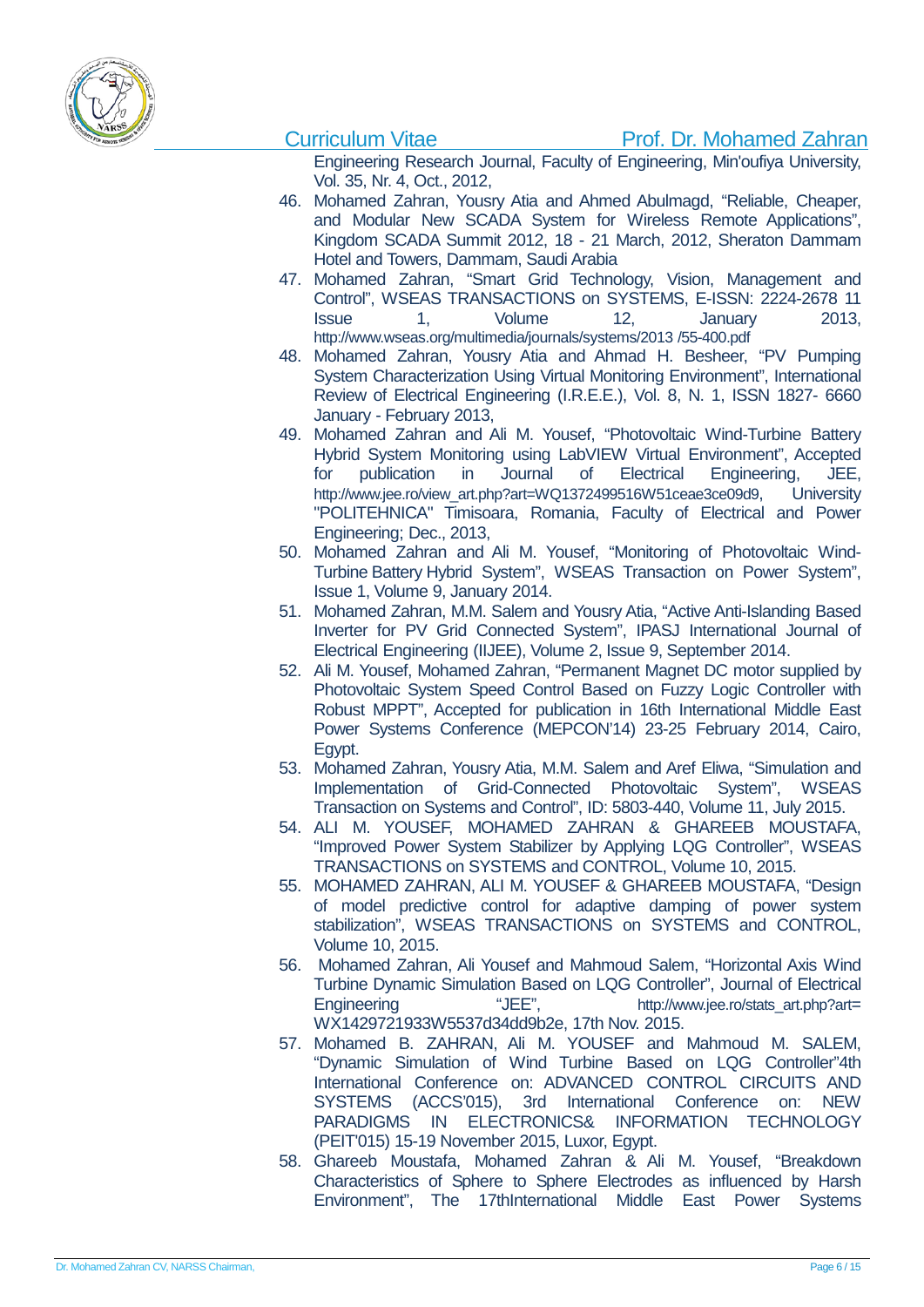

## Curriculum Vitae **Prof. Dr. Mohamed Zahran**

Conference MEPCON'15, At Mansoura University, Mansoura, EGYPT, 2015.

- 59. Mohamed K Metwaly, Mohamed B ZAHRAN, Mahmoud M SALEM, "Development of Data Base and Computer Program for Solar Home Systems Design", International Journal of Applied Engineering Research, Volume 11, Issue 19, Pages 9782-9791, 2016.
- 60. Doaa M. Atia, Hanaa T. El- Madany, Aref Eliwa, Ahmed Samir and Mohamed Zahran, "Spectral Irradiance Estimation of Light Emitting Diode Solar Simulator Based on Genetic Algorithm", Research Journal of Applied Sciences, Engineering and Technology 15(6): 227-235, 2018, DOI:10.19026/rjaset.15.5862, ISSN: 2040-7459; e-ISSN: 2040-7467, © 2018 Maxwell Scientific Publication Corp.
- 61. Abd Elhamid M. Abd Elhamid, Asmaa A. Alamin, Ahmed M. Selim, Madlin A. Wasfey, Mohamed B. Zahran, "Fabrication of Flexible, Half Printed and All-Solid-State Asymmetric Supercapacitor based on Silver Decorated Reduced Graphene Oxide", 10th International Conference on Nanotechnology (NANOTECHNOLOGY '19), London, UK, February 23-25, 2019
- **Publications**

## **Presentations**

- **Projects**
- **Conferences** 
	- Seminars
- Honours and awards
	- **Memberships** 
		- References
			- **Citations**
			- **Courses**
		- **Certifications**
- 1. Photovoltaic Hybrid Systems Reliability and Availability", Journal of power electronics,
- 2. Assessment of Earth Remote Sensing Microsatellite Power Subsystem Capability during Detumbling and Nominal Modes
- 3. L.E.O. Satellite Power Subsystem Reliability Analysis
- 4. In Orbit Performance of LEO Satellite Electrical Power Subsystem SW Package for Modelling and Simulation Based on MatLab.7 GUI
- 5. Electrical and Thermal Properties of NiCd Battery for Low Earth Orbit Satellite's Applications",
- 6. Charge Equalization Unit for a NiCd Battery of Small Earth Observation Satellite EPS Simulation
- 7. Design, Implementation and Testing of HF transformers for Satellite EPS **Applications**
- 8. A Solar Cell Based Coarse Sun Sensor for a Small LEO Satellite Attitude **Determination**
- 9. Wired and Wireless Remote Control of PV System
- 10. Solar Cell Emulator and Solar Cell Characteristics Measurements in Dark and Illuminated Conditions
- 11. Smart Grid Technology, Vision, Management and Control
- 12. PV Pumping System Characterization Using Virtual Monitoring **Environment**
- 13. Photovoltaic Wind-Turbine Battery Hybrid System Monitoring using LabVIEW Virtual Environment
- 14. Active Anti-Islanding Based Inverter for PV Grid Connected System<br>15. Simulation and Implementation of Grid-Connected Photovoltaic System
- Simulation and Implementation of Grid-Connected Photovoltaic System
- 16. Horizontal Axis Wind Turbine Dynamic Simulation Based on LQG **Controller**
- 17. Development of Data Base and Computer Program for Solar Home Systems Design
- 18. Optimal sizing for Photovoltaic Diesel Generator Hybrid Power System
- 19. Assessment of Earth Remote Sensing Microsatellite Power Subsystem Capability during Detumbling and Nominal Modes
- 20. L.E.O. Satellite Power Subsystem Reliability Analysis
- 21. A Novel System for Photovoltaic Solar Cell Test and Characteristic **Measurements**
- 22. A Developed SCADA for Remote PV Systems<br>23. A Developed Passive Anti-Islanding Hybrid
- 23. A Developed Passive Anti-Islanding Hybrid Method for Distributed PV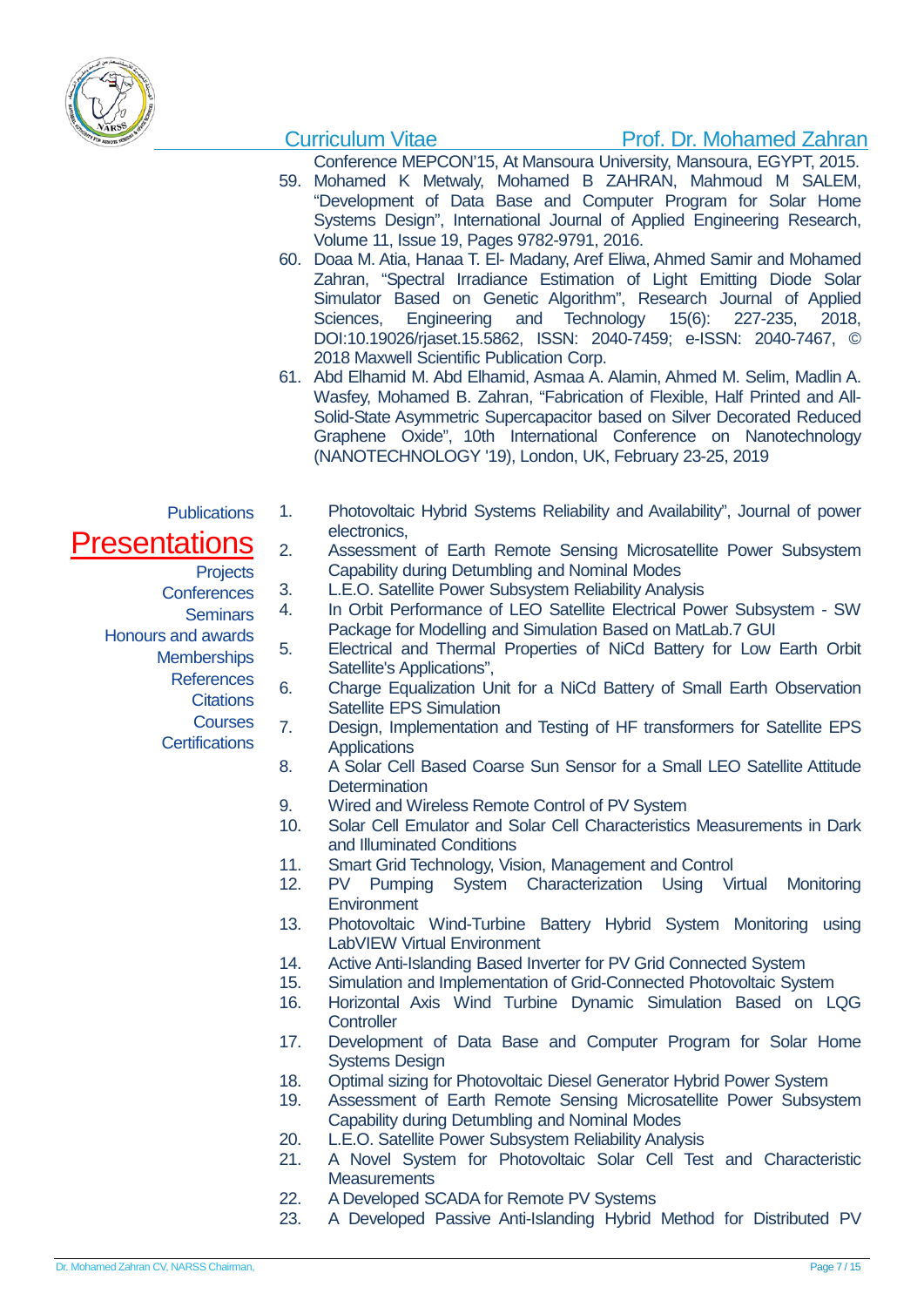

### **Systems**

- 24. New Techniques for Battery Charger and SOC estimation in Photovoltaic Power Systems
- 25. Optimal sizing for Photovoltaic Diesel Generator Hybrid Power System
- 26. Sensitivity Analysis for Photovoltaic Remote Area Power System Subject to Dynamic Load Changes
- 27. Sizing of Remote Area Stand-alone Systems
- 28. Economical Analysis of Remote Area Systems
- 29. Reliability and Sensitivity Analysis for Different Photovoltaic Remote Area Systems (Part I) & (Part II)
- 30. Fuzzy Logic Controller (FLC) Based Photovoltaic Battery Diesel Hybrid System Management and Control
- 31. P-Controller Based Photovoltaic Battery Diesel (PVBD) Hybrid System Management and Control
- 32. PV Battery Wind-Turbine Public-Grid Hybrid Power Supply for Telecom. Equipment, System Management & Control", Makowiec Installation-POLAND
- 33. Photovoltaic Battery (PVB) Stand-Alone System Control Signals Estimation
- 34. Photovoltaic Battery Wind-Turbine Public-Grid Hybrid System Reliability Study''
- 35. Photovoltaic Hybrid Systems Reliability and Availability.
- 36. Assessment of Earth Remote Sensing Microsatellite Power Subsystem Capability during Detumbling and Nominal Modes
- 37. In Orbit Performance of LEO Satellite Electrical Power Subsystem SW Package for Modelling and Simulation Based on MatLab.7 GUI
- 38. Charge Equalization Unit for a NiCd Battery of Small Earth Observation Satellite EPS Simulation
- 39. Charge Equalizing Device Implementation for Satellite EPS NiCd Battery<br>40. Solar, Cell, Curves, Measurement, Based, on LabVIEW, Microcontrolle
- Solar Cell Curves Measurement Based on LabVIEW Microcontroller Interfacing",
- 41. LabVIEW Based Monitoring System Applied for PV Power Station
- 42. LABVIEW BASED REMOTE MONITORING SYSTEM APPLIED FOR PHOTOVOLTAIC POWER STATION
- 43. Intelligent Passive Anti-Islanding Hybrid Method for Distributed PV Systems", Electricity Efficiency Forum 2011 (EEF 2011),
- 44. Reliable, Cheaper, and Modular New SCADA System for Wireless Remote **Applications**
- 45. Dynamic Simulation of Wind Turbine Based on LQG Controller"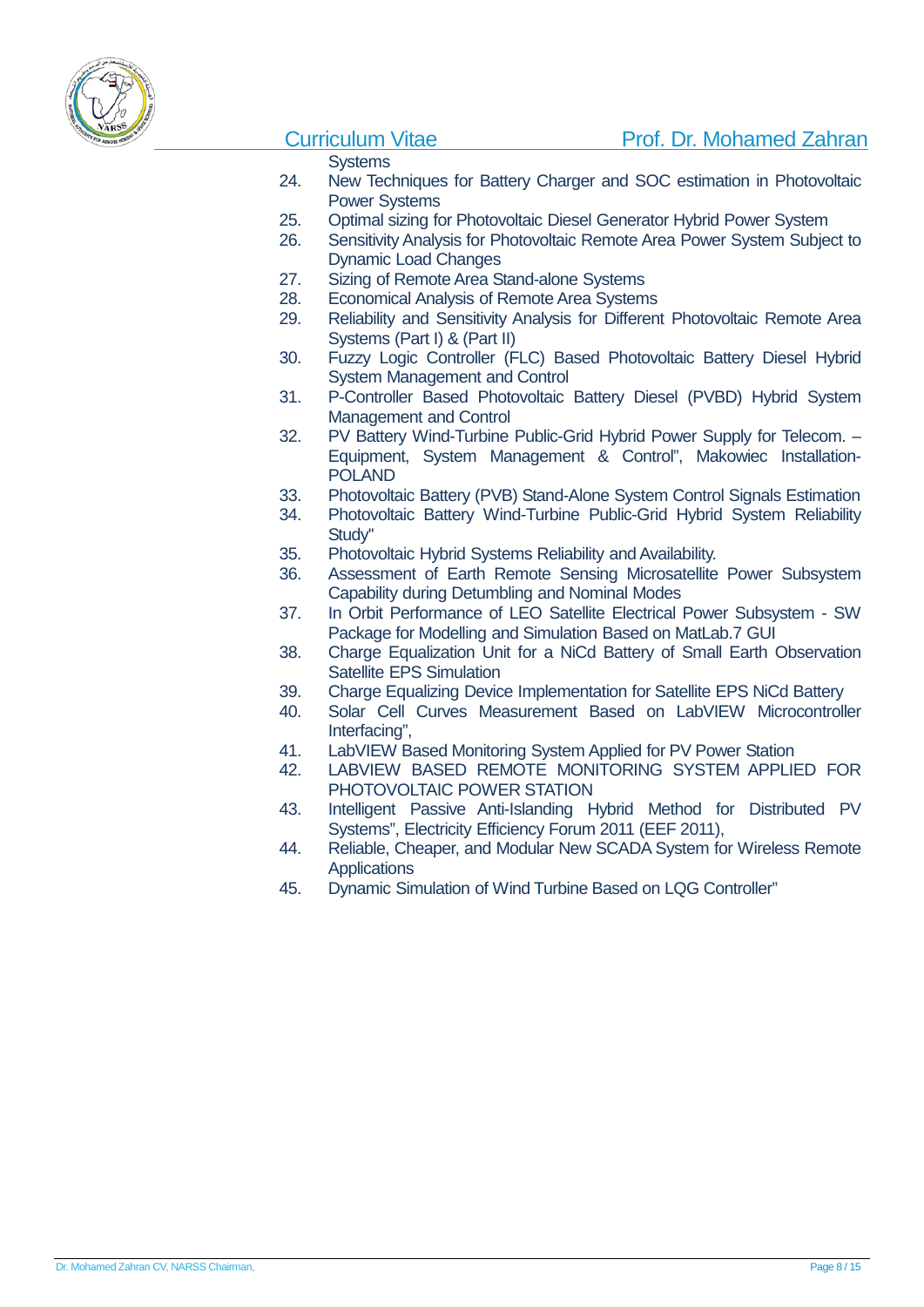## **Curriculum Vitae**



## Prof. Dr. Mohamed Zahran

| <b>Publications</b><br><b>Presentations</b> | رقم المشروع                | إسم المشروع                                         | الفترة الزمنية<br>للتنفيذ | الدور البحثي في<br>المشروع |
|---------------------------------------------|----------------------------|-----------------------------------------------------|---------------------------|----------------------------|
| Projects                                    | $\mathbf{\$st}$ :          | أبحاث في تكنولوجيا تصليع المكونات الإلكترونية       | $Y - 199\lambda$          | عضو فربق بحثي              |
| Conferences                                 | Rnd:                       | تطوبر وتنفيذ نظام القدرة لقمر صناعى متناهى الصغر    | 2001 - 1999               | عضو فربق بحثى              |
| <b>Seminars</b>                             | 3rd:                       | مشروع تصميم وتنفيذ وحدة تحكم في حضانة للأطفال       | 2002-2001                 | الباحث الرئيسي             |
| rs and awards                               |                            | المبتسرين                                           |                           |                            |
| <b>Memberships</b><br><b>References</b>     | 8th:                       | بحوث في برمجيات لأتمتتة التصميم والإنتاج خاصة في    | 2002-2001                 | عضو فربق بحثي              |
| <b>Citations</b>                            |                            | مجال إستخدام الروبوت                                |                           |                            |
| <b>Courses</b>                              | 9th:                       | إعداد وتعبئة القدرات البشربة في مجالات بحوث         | 2002                      | عضو فربق بحثي              |
| <b>Certifications</b>                       |                            | الإلكترونيات والحاسبات والمعلوماتية                 |                           |                            |
|                                             | $\xi$ th:                  | القمر الصناعى المصري EgyptSat 1                     | 2005 - 2002               | لنظام<br>مصبمم             |
|                                             |                            |                                                     |                           | القدرة                     |
|                                             | $\mathbf{b}_{\text{th}}$ : | القمر الصناعي المصري مصرسات -2                      | 2008 - 2005               | النظام +<br>مهنس           |
|                                             |                            |                                                     |                           | مجموعة<br>رئيس             |
|                                             |                            |                                                     |                           | القوي                      |
|                                             | $\mathcal{L}_{th}$ :       | مشروع تصميم وتنفيذ وحدة معادلة شحن البطاريات        | 2007-2006                 | الباحث الرئيسى             |
|                                             |                            | من نوع النيكل كادميوم المستخدمة في الأقمار الصناعية |                           |                            |
|                                             | $Qth$ :                    | بناء نظام متطور لإستخدام الروبوت للعمليات           | 2007-2006                 | عضو فربق بحثي              |
|                                             |                            | الصناعية مع التطبيق في إحدي الصناعات الهندسية       |                           |                            |
|                                             | $?$ $\circ$ <sub>th:</sub> | مشروع نظام مهجن من الطاقة الشمسية وطاقة الرباح      | 2013-2012                 | الباحث الرئيسي             |
|                                             | $8$ $th:$                  | تطوير نظام تحكم و مراقبة عن بعد لوحدة لضخ المياه    | 2014 - 2013               | باحث مشارك (1)             |
|                                             |                            | الجوفية بالخلايا الشمسية تعمل في منطقة تبوك         |                           |                            |
|                                             | ?2th:                      | النمذجة والتطبيق العملي لنظام طاقة شمسية مرتبط      | 2014-2013                 | الباحث الرئيسي             |
|                                             |                            | بالشبكة                                             |                           |                            |
|                                             | $?3th$ :                   | دراسة عملية ونظربة للعوازل الكهربية في شبكات الجهد  | 2014 - 2015               | إستشاري                    |
|                                             |                            | العالي تحت ظروف التشغيل القاسية في الأجواء          |                           |                            |
|                                             |                            | الصحراوية بالمملكة العربية السعودية                 |                           |                            |
|                                             | 88th:                      | مشروع تفعيل مؤشرات قياس الآداء و آلية تحديث         | 2017 - 2016               | الباحث الرئيسي             |
|                                             |                            | البيانات بالمراكز والمعاهد البحثية                  |                           |                            |
|                                             | $\frac{9}{2}$              | نموذج أولى للنظام الضوئي الذكي للمحاكي الشمسي       | 2018-2016                 | الباحث الرئيسي             |
|                                             | $\xi$ ch:                  | محطة نموذجية لنظام طاقة شمسية مهجنة من الخلايا      | 2017-2016                 | باحث مناوب                 |
|                                             |                            | الكهروضوئية والبطاربات و مولد الديزل                |                           |                            |
|                                             | $8$ bth:                   | تصميم وتنفيذ منظومة خلايا شمسية مربوطة على شبكة     | 2017-2016                 | باحث مناوب                 |
|                                             |                            | أحادية الوجه                                        |                           |                            |
|                                             | $?$ $Cth:$                 | تصنيع المكثف فائق السعة التخزبنية باستخدام المواد   | Jan. - Dec-2018           | الباحث الرئيسي             |
|                                             |                            | النانوبة                                            |                           |                            |

Proje Confe Ser Honours and a Membe Refer Cit  $C<sub>0</sub>$ Certific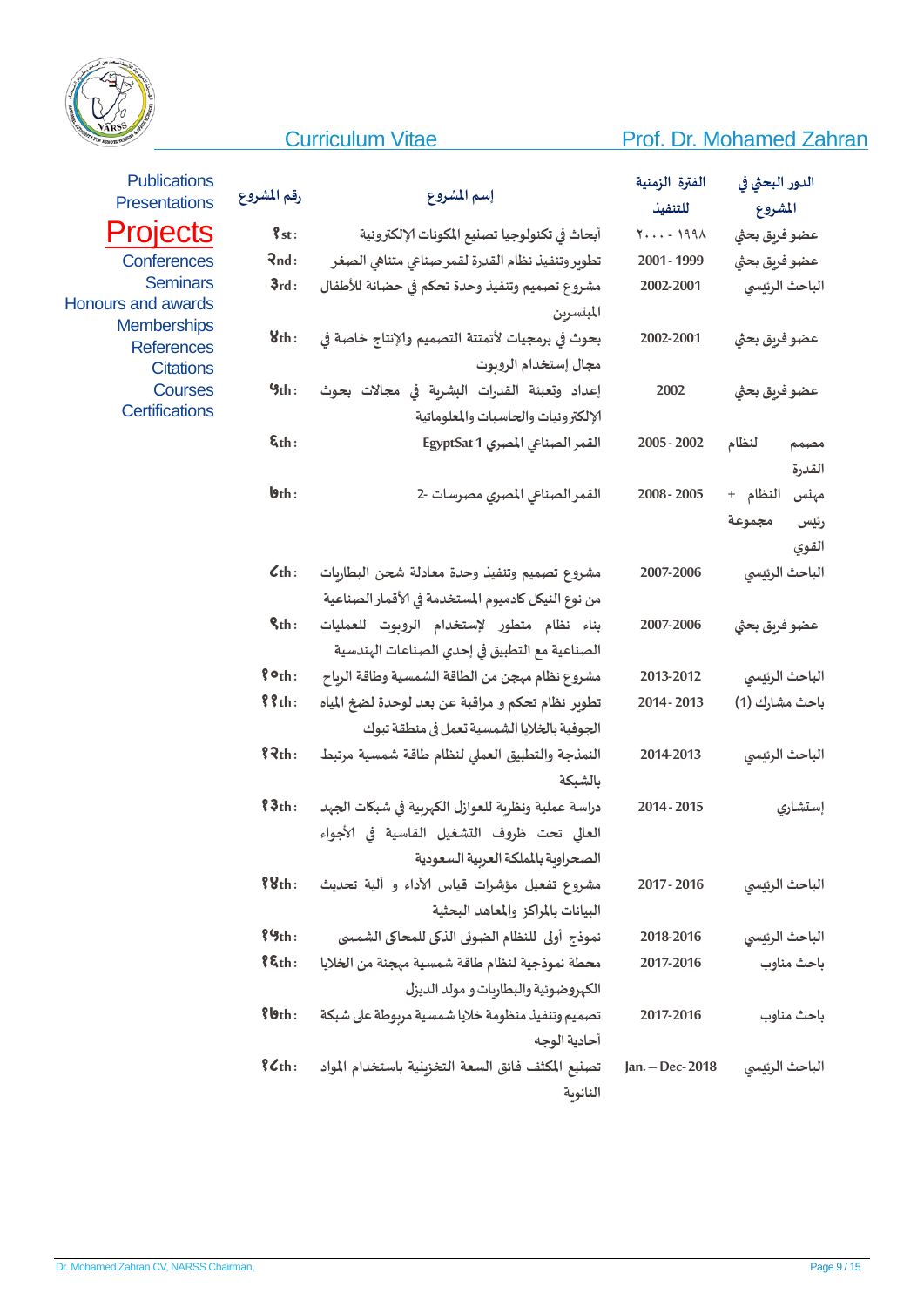

Confe

## **Curriculum Vitae Prof. Dr. Mohamed Zahran**

| <b>Publications</b>                                               | رقم المؤتمر | إسم المؤتمر                                                                                                                                                                                            | مكان الإنعقاد والتاربخ                                                                             |
|-------------------------------------------------------------------|-------------|--------------------------------------------------------------------------------------------------------------------------------------------------------------------------------------------------------|----------------------------------------------------------------------------------------------------|
| <b>Presentations</b><br>Projects<br>onferences<br><b>Seminars</b> | 1.          | North Sun'99, 8th International Biannual<br>Conference of the Solar Energy in High Latitudes<br>25 <sup>th</sup> Annual Conference of the Solar Energy<br>Society of Canada                            | Edmonton, Alberta, Canada 11-14<br>Aug., 1999,                                                     |
| <b>Honours and awards</b><br><b>Memberships</b>                   | 2.          | 35 <sup>th</sup> International Energy Conversion<br>Engineering Conference                                                                                                                             | LAS VEGAS, USA,<br>JULY 23-28, 2000.                                                               |
| <b>References</b>                                                 | 3.          | Sharjah Solar Energy Conference                                                                                                                                                                        | Sharjah UAE, 19-22 Feb., 2001.                                                                     |
| <b>Citations</b><br><b>Courses</b><br><b>Certifications</b>       | 4.          | 17th European Photovoltaic Solar Energy<br>Conference and Exhibition,                                                                                                                                  | 22-26 Oct. 2001, Munich<br>Germany.                                                                |
|                                                                   | 5.          | 2006 WSEAS/ IASME International<br>Conference on: ENERGY and<br>ENVIRONMENTAL SYSTEMS (EE 06),                                                                                                         | Chalkida, Evia Island, Greece,<br>Мау 8-10, 2006.                                                  |
|                                                                   | 6.          | 7th WSEAS International Conference on<br>Power Systems,                                                                                                                                                | Beijing, China, September 15-17,<br>2007                                                           |
|                                                                   | 7.          | 2nd International Conference on Advanced<br>Control Circuits and Systems (ACCS'08),                                                                                                                    | March 30 - April 2, 2008, Egypt                                                                    |
|                                                                   | 8.          | World Renewable Energy Congress X,,                                                                                                                                                                    | Glasgow, Scotland, 19-25 July<br>2008                                                              |
|                                                                   | 9.          | The 5th eServices Symposium of the Eastern<br>Province: Comprehensive eServices:<br>Challenges and Successes,                                                                                          | 6-8 Rabie II 1431H- 22-24 March<br>2010G, Khobar, Saudi Arabia                                     |
|                                                                   | 10.         | 12th WSEAS International Conference on<br>AUTOMATIC CONTROL, MODELLING<br><b>JSIMULATION (ACMOS '10),</b>                                                                                              | Catania, Italy, May 29-31, 2010                                                                    |
|                                                                   | 11.         | Electricity Efficiency Forum 2011 (EEF<br>2011)                                                                                                                                                        | Riyadh International Convention<br>and Exhibition Center, Kingdom<br>Saudi Arabia, 29-31 May 2011. |
|                                                                   | 12.         | 4th International Conference on<br>ADVANCED CONTROL CIRCUITS AND<br>SYSTEMS (ACCS'015) and<br>3rd International Conference on<br>NEW PARADIGMS IN ELECTRONICS&<br>INFORMATION TECHNOLOGY<br>(PEIT'015) | 15-19 November 2015, Luxor,<br>Egypt                                                               |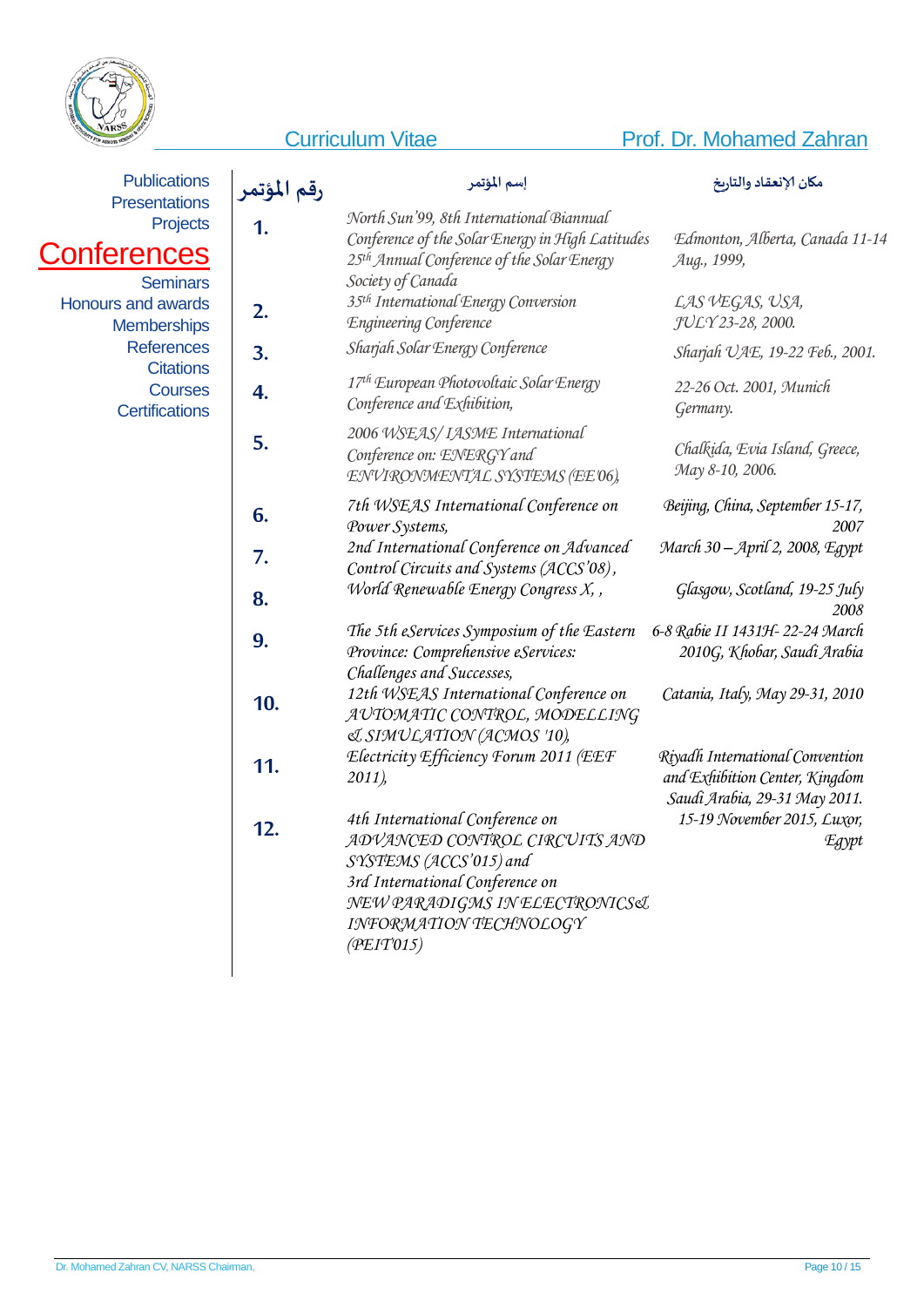

| S<br>42<br><b>Since 2014</b><br>$\circ$<br>#<br>N<br>記<br><b>VIEW ALL</b><br>$\mathbf{I}^{\mathbf{e}}_{\mathbf{a}}$<br>Prof at PV Cells Department, Ele<br>Professor in Electrical Engineeri.<br>2018<br>Prof. Dr. / Ali M. Yousef<br>2017<br>Dr. Eng. Ihab El-Sayed<br>თ<br>8<br>₹<br>217<br>2016<br>2015<br><b>Yousry Atia</b><br>2014<br>Co-authors<br>2013<br>Cited by<br><b>Citations</b><br>i10-index<br>h-index<br>$\overline{C}$<br>2012<br>HD<br><b>NOTION</b><br><b>YEAR</b><br>2010<br>2013<br>2010<br>2003<br>2000<br>Management and Control Electrical Engineering<br>ä<br>엳<br>ಸ<br>H<br>₣<br>CITED BY<br>for telecom.-equipment, system<br>President of National Authority for Remote sensing and Space Science<br>Photovoltaics Renewable Energy Systems<br>ţ<br>PV battery wind-turbine public-grid hybrid power supply<br>Verified email at eri.sci.eg - Homepage<br><b>Mohamed Zahran</b><br>Remote Sensing Satellites<br>ο | <b>Curriculum Vitae</b> |                                                                                                                                                                                      |                                                                                                                                                         | Prof. Dr. Mohamed Zahran                                                                                             |                                                       |                                      |                                                                                |                                                                     |
|------------------------------------------------------------------------------------------------------------------------------------------------------------------------------------------------------------------------------------------------------------------------------------------------------------------------------------------------------------------------------------------------------------------------------------------------------------------------------------------------------------------------------------------------------------------------------------------------------------------------------------------------------------------------------------------------------------------------------------------------------------------------------------------------------------------------------------------------------------------------------------------------------------------------------------------------|-------------------------|--------------------------------------------------------------------------------------------------------------------------------------------------------------------------------------|---------------------------------------------------------------------------------------------------------------------------------------------------------|----------------------------------------------------------------------------------------------------------------------|-------------------------------------------------------|--------------------------------------|--------------------------------------------------------------------------------|---------------------------------------------------------------------|
|                                                                                                                                                                                                                                                                                                                                                                                                                                                                                                                                                                                                                                                                                                                                                                                                                                                                                                                                                |                         |                                                                                                                                                                                      |                                                                                                                                                         |                                                                                                                      |                                                       |                                      |                                                                                | Associate Professor of Industrial                                   |
|                                                                                                                                                                                                                                                                                                                                                                                                                                                                                                                                                                                                                                                                                                                                                                                                                                                                                                                                                |                         |                                                                                                                                                                                      |                                                                                                                                                         |                                                                                                                      |                                                       |                                      |                                                                                | S                                                                   |
|                                                                                                                                                                                                                                                                                                                                                                                                                                                                                                                                                                                                                                                                                                                                                                                                                                                                                                                                                |                         |                                                                                                                                                                                      |                                                                                                                                                         |                                                                                                                      |                                                       |                                      |                                                                                |                                                                     |
| M Zahran<br><b>TITLE</b>                                                                                                                                                                                                                                                                                                                                                                                                                                                                                                                                                                                                                                                                                                                                                                                                                                                                                                                       |                         | LabVIEW based monitoring system applied for PV power station<br>International Conference on Automatic Control, Modeling and Simulation<br>M Zahran, Y Atia, A Al-Hussain, I El-Sayed | WSEAS Transactions on Systems and Control 5 (8), 656-666<br>Wired and wireless remote control of PV system<br>M Zahran, Y Atia, A Alhosseen, I El-Sayed | Photovoltaic hybrid systems reliability and availability<br>Journal of Power Electronics 3 (3), 145-150<br>VI Zahran | Smart grid technology, vision, management and control | WSEAS transactions on systems 12 (1) | M Zahran, A Dmowski, B Kras, P Biczel, J Drazkiewicz<br>management and control | Collection of Technical Papers. 35th Intersociety Energy Conversion |

**Publications Presentations** Projects **Conferences Seminars** Honours and awards **Memberships** References

# **Citations**

**Courses Certifications**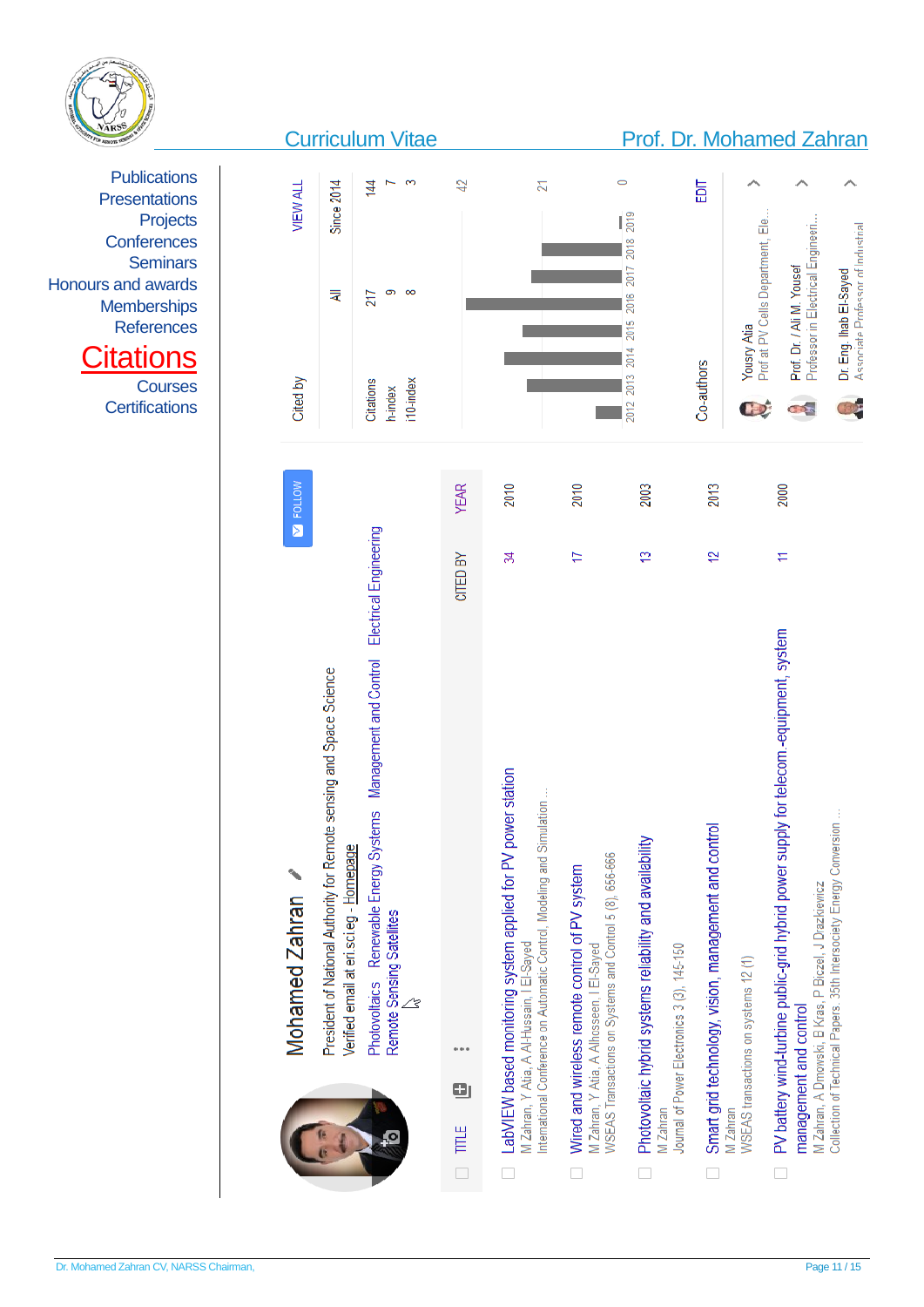

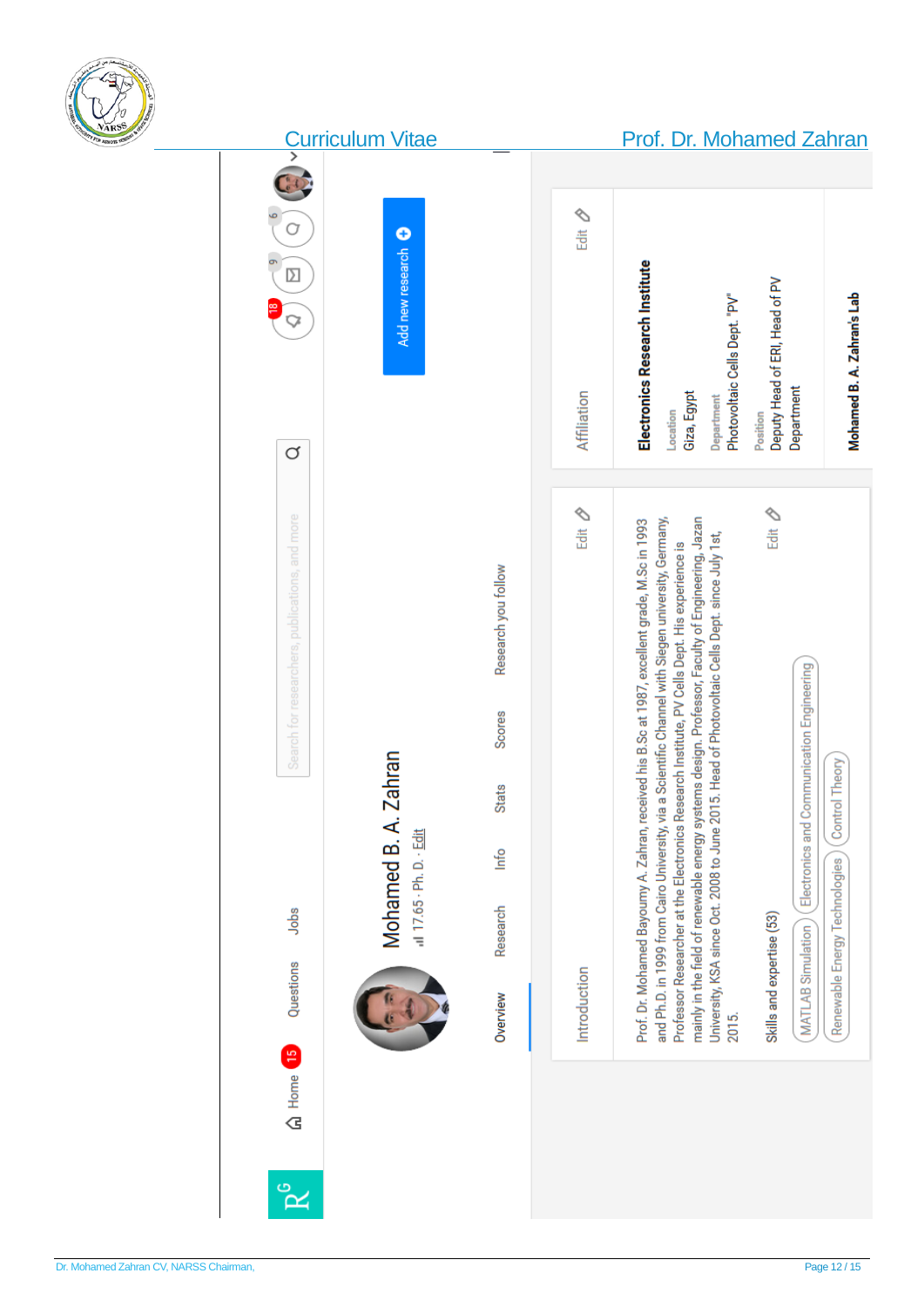

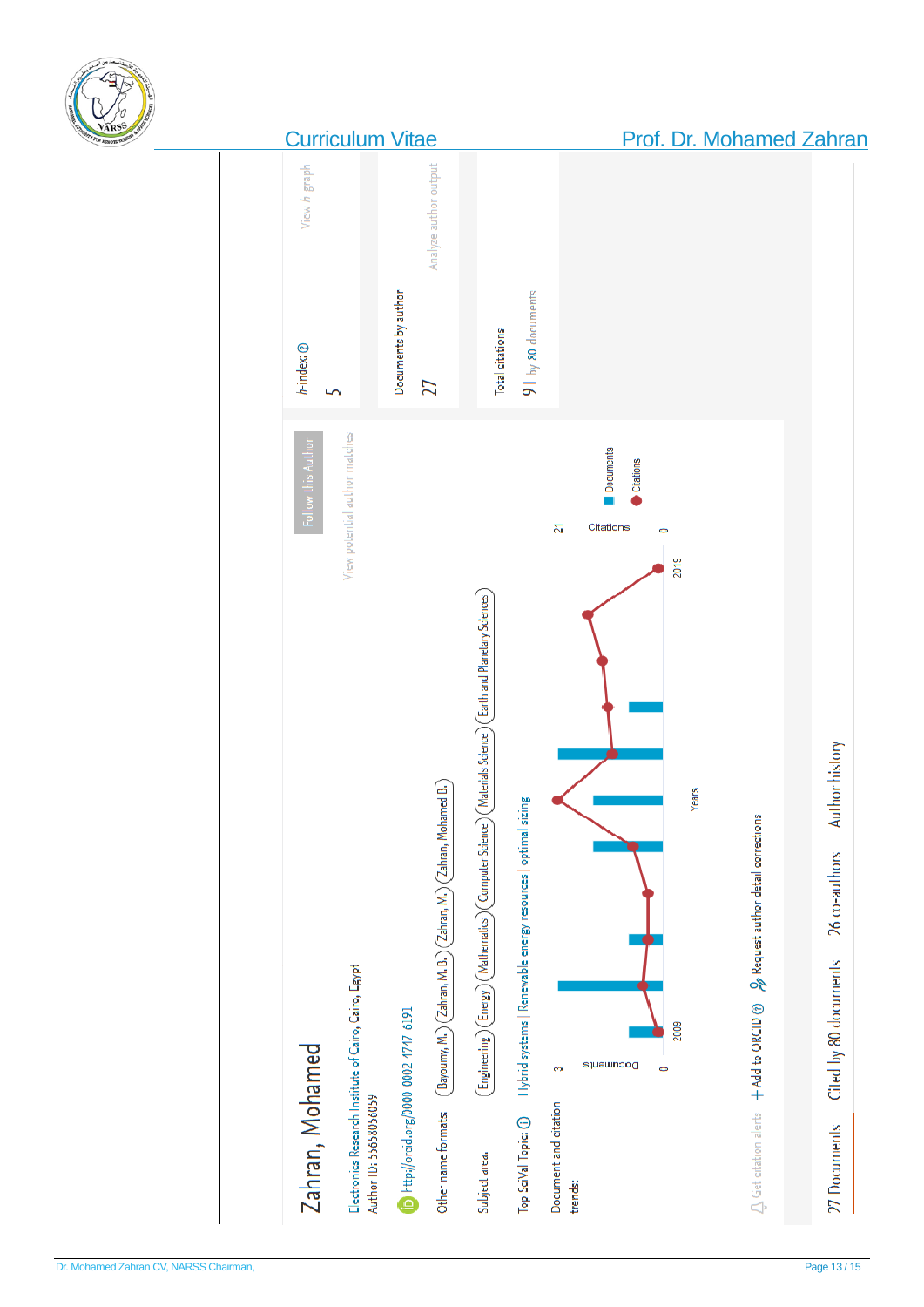

|                                                                                                                               |                                           | <b>Curriculum Vitae</b>                                                                                                                                                                                                   |                                                              | Prof. Dr. Mohamed Zahran                                                                                                                                                                |                                                        |
|-------------------------------------------------------------------------------------------------------------------------------|-------------------------------------------|---------------------------------------------------------------------------------------------------------------------------------------------------------------------------------------------------------------------------|--------------------------------------------------------------|-----------------------------------------------------------------------------------------------------------------------------------------------------------------------------------------|--------------------------------------------------------|
| <b>Publications</b><br><b>Presentations</b><br><b>Projects</b><br><b>Conferences</b><br><b>Seminars</b><br>Honours and awards | هكه 318<br>هعم 227<br>هكه 322             | <u>اسم المقرر ورقمه</u><br><b>؟</b> . أساسيات الهندسة الكهربية<br><b>۶</b> . برمجة الحاسب الميكلة<br>3. المعالج الدقيق                                                                                                    | Level<br>$3^{rd}$<br>$4^{th}$<br>6 <sup>th</sup>             | <b>Course Name &amp; Code</b><br>Fundamentals of Electrical Eng.<br><b>Structured Computer Programming</b><br>Microprocessor                                                            | <b>EngE 318</b><br><b>EngG 227"</b><br><b>EngE 322</b> |
| <b>Memberships</b><br><b>References</b><br><b>Citations</b><br><b>Courses</b><br><b>Certifications</b>                        | که 323<br>هكه 513<br>هكه 524<br>هكه 590   | 8. القياسات الكهربية الإلكترونية 1<br>9. الطاقة الجديدة والتجددة<br><b>.6</b> مقرر اختيارى 2 – الجهد العالى<br>9. مقرر اختياري 3 – طرق النحكم المتقدمه   هكه 566<br>"ه مشروع التخرج - "مواضيع متعددة " . ه $\mu^{\rm th}$ | $6^{th}$<br>$g^{th}$<br>$10^{\text{th}}$<br>$10^{\text{th}}$ | Electrical & Electronic Measurements I EngE 323<br>Renewable Energy<br>Elective Course II "High Voltage"<br>Elective Course III "Advanced Control" EngE 566<br><b>Graduate Projects</b> | <b>EngE 513</b><br><b>EngE 524</b><br><b>EngE 590</b>  |
|                                                                                                                               | : كلية الهندسة<br>هندسة القوى<br>الكهربية | الكلية<br>التخصص                                                                                                                                                                                                          |                                                              | . أ.د. محمد بيومي عبدالقادر زهران<br>1967:                                                                                                                                              | اسم المحاضر<br>رقم المحاضر                             |

|        |                               |            |             | الفصل الثاني 1430/1431<br>−∣ |
|--------|-------------------------------|------------|-------------|------------------------------|
| النشاط | اسم المقرر                    | رمز المقرر | الدرجة      | المقر                        |
| نظري   | أساسيات الهندسة<br>الكهربائية | 318هكه-3   | البكالوريوس | مقر الادارة العليا           |
| نظري   | برمجة الحاسوب المهيكلة        | 227هعم-3   | البكالوريوس | مقر الادارة العليا           |
|        |                               |            |             | الفصل الاول 1431/1432<br>╺╿  |
| النشاط | اسم المقرر                    | رمز المقرر | الدرجة      | المقر                        |
| نظري   | برمجة الحاسوب المهيكلة        | 227هعم-3   | البكالوريوس | مقر الادارة العليا           |
|        |                               |            |             | الفصل الثاني 1431/1432<br>┯╎ |
| النشاط | اسم المقرر                    | رمز المقرر | الدرجة      | المقر                        |
| نظري   | المعالج الدقيق                | 322هكە-2   | البكالوريوس | مقر الادارة العليا           |
|        |                               |            |             | الفصل الاول 1432/1433<br>−∥  |
| النشاط | اسم المقرر                    | رمز المقرر | الدرجة      | المقر                        |
| نظري   | المعالج الدقيق                | 322هكه-2   | البكالوريوس | مقر الادارة العليا           |
| نظري   | المعالج الدقيق                | 322هكه-2   | البكالوريوس | مقر الادارة العليا           |
|        |                               |            |             | الفصل الثاني 1432/1433       |
| النشاط | اسم المقرر                    | رمز المقرر | الدرجة      | المقر                        |
| نظري   | أساسيات الهندسة<br>الكهربائية | 318هكه-3   | البكالوريوس | مقر الادارة العليا           |
| نظري   | المعالج الدقيق                | 322هكه-2   | البكالوريوس | مقر الادارة العليا           |
|        |                               |            |             | الفصل الاول 1433/1434        |
| النشاط | اسم المقرر                    | رمز المقرر | الدرجة      | المقر                        |
| نظري   | المعالج الدقيق                | 322هكه-2   | البكالوريوس | مقر الادارة العليا           |
| نظري   | <mark>المعالج الدقيق</mark>   | 322هكه-2   | البكالوريوس | مقر الادارة العليا           |
| عملي   | مشروع التخرج                  | 590هکه-4   | البكالوريوس | مقر الادارة العليا           |
|        |                               |            |             | الفصل الثاني 1433/1434       |
|        |                               |            |             |                              |